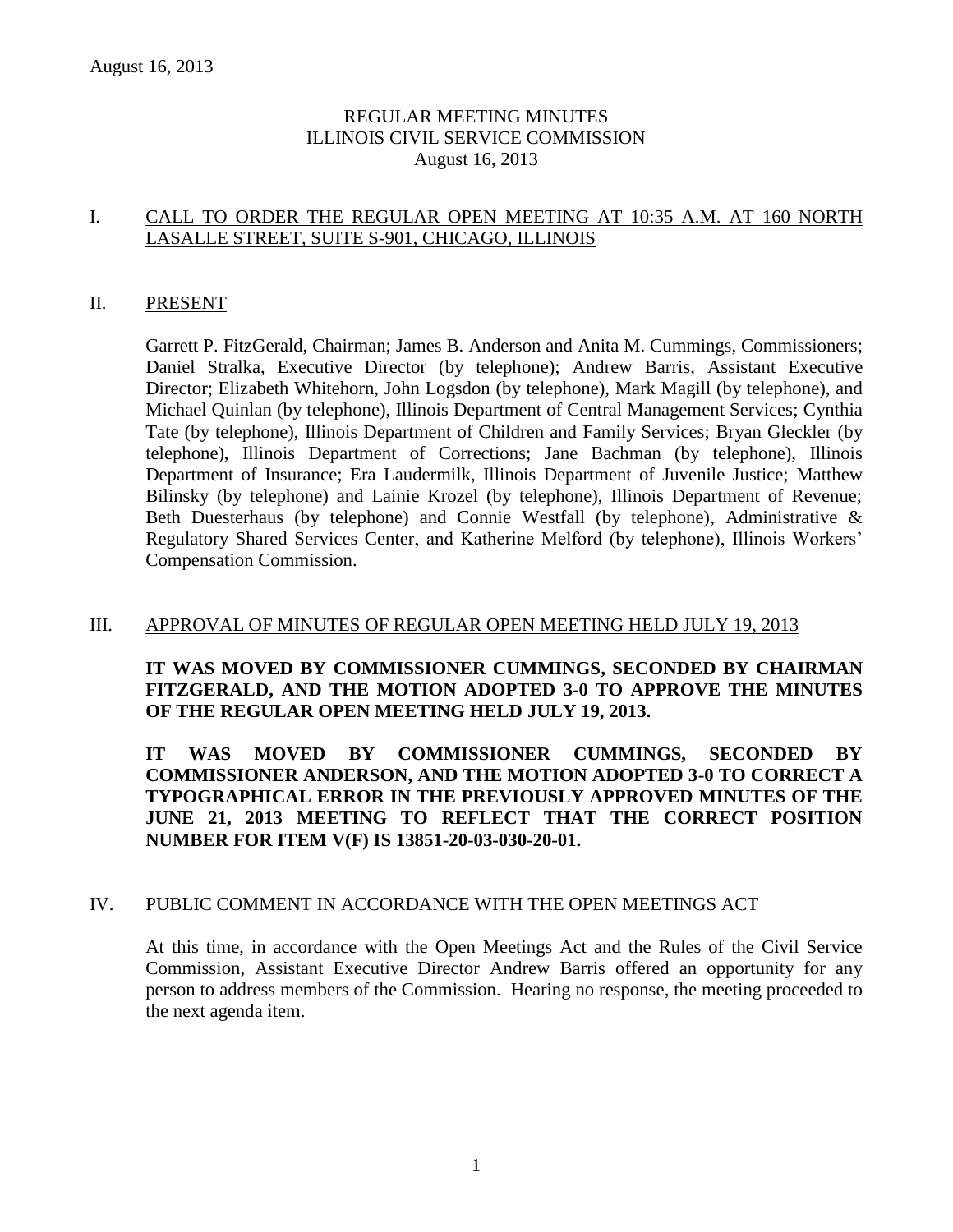#### $V<sub>r</sub>$ EXEMPTIONS UNDER SECTION 4d(3) OF THE PERSONNEL CODE

# A. Report on Exempt Positions from Illinois Dept. of Central Management Services

|               | Total     | Number of Exempt |
|---------------|-----------|------------------|
| <u>Agency</u> | Employees | Positions        |
|               |           |                  |
|               |           |                  |
|               |           |                  |
|               |           |                  |
|               |           |                  |
|               |           |                  |
|               |           |                  |
|               |           |                  |
|               |           |                  |
|               |           |                  |
|               |           |                  |
|               |           |                  |
|               |           |                  |
|               |           |                  |
|               |           |                  |
|               |           |                  |
|               |           |                  |
|               |           |                  |
|               |           |                  |
|               |           |                  |
|               |           |                  |
|               |           |                  |
|               |           |                  |
|               |           |                  |
|               |           |                  |
|               |           |                  |
|               |           |                  |
|               |           |                  |
|               |           |                  |
|               |           |                  |
|               |           |                  |
|               |           |                  |
|               |           |                  |
|               |           |                  |
|               |           |                  |
|               |           |                  |
|               |           |                  |
|               |           |                  |
|               |           |                  |
|               |           |                  |
|               |           |                  |
|               |           |                  |
|               |           |                  |
|               |           |                  |
|               |           |                  |
|               |           |                  |
|               |           |                  |
|               |           |                  |
|               |           |                  |
|               |           |                  |
|               |           |                  |
|               |           |                  |
|               |           |                  |
|               |           |                  |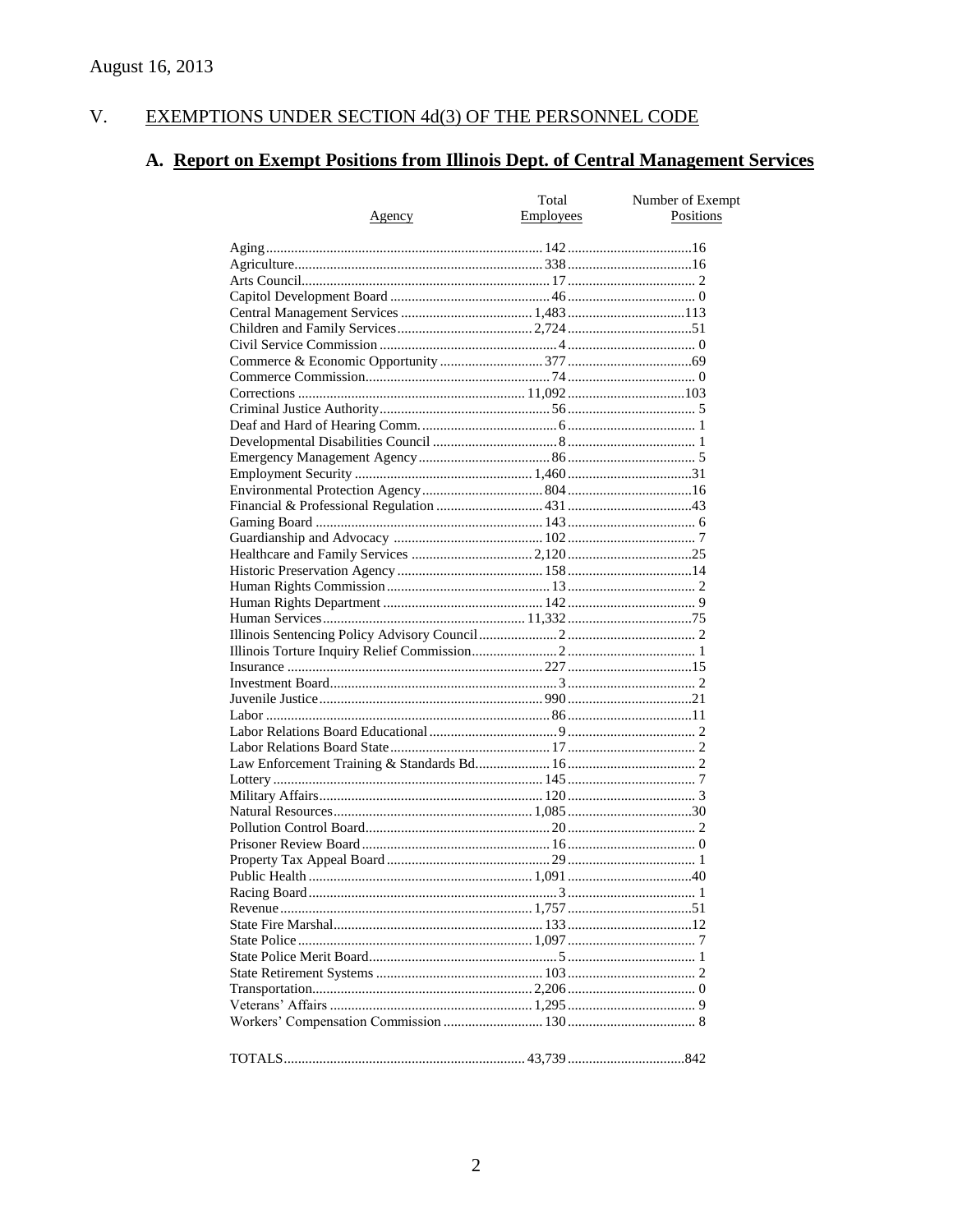#### **B. Governing Rule – Section 1.142 Jurisdiction B Exemptions**

- a) The Civil Service Commission shall exercise its judgment when determining whether a position qualifies for exemption from Jurisdiction B under Section 4d(3) of the Personnel Code. The Commission will consider any or all of the following factors inherent in the position and any other factors deemed relevant to the request for exemption:
	- 1) The amount and scope of principal policy making authority;
	- 2) The amount and scope of principal policy administering authority;
	- 3) The amount of independent authority to represent the agency, board or commission to individuals, legislators, organizations or other agencies relative to programmatic responsibilities;
	- 4) The capability to bind the agency, board or commission to a course of action;
	- 5) The nature of the program for which the position has principal policy responsibility;
	- 6) The placement of the position on the organizational chart of the agency, board or commission;
	- 7) The mission, size and geographical scope of the organizational entity or program within the agency, board or commission to which the position is allocated or detailed.
- b) The Commission may, upon its own action after 30 days notice to the Director of Central Management Services or upon the recommendation of the Director of the Department of Central Management Services, rescind the exemption of any position that no longer meets the requirements for exemption set forth in subsection (a). However, rescission of an exemption shall be approved after the Commission has determined that an adequate level of managerial control exists in exempt status that will insure responsive and accountable administrative control of the programs of the agency, board or commission.
- c) For all positions currently exempt by action of the Commission, the Director of Central Management Services shall inform the Commission promptly in writing of all changes in essential functions, reporting structure, working title, work location, position title, position number or specialized knowledge, skills, abilities, licensure or certification.
- d) Prior to granting an exemption from Jurisdiction B under Section 4d(3) of the Personnel Code, the Commission will notify the incumbent of the position, if any, of its proposed action. The incumbent may appear at the Commission meeting at which action is to be taken and present objections to the exemption request.

(Source: Amended at 34 Ill. Reg. 3485, effective March 3, 2010)

\* \* \*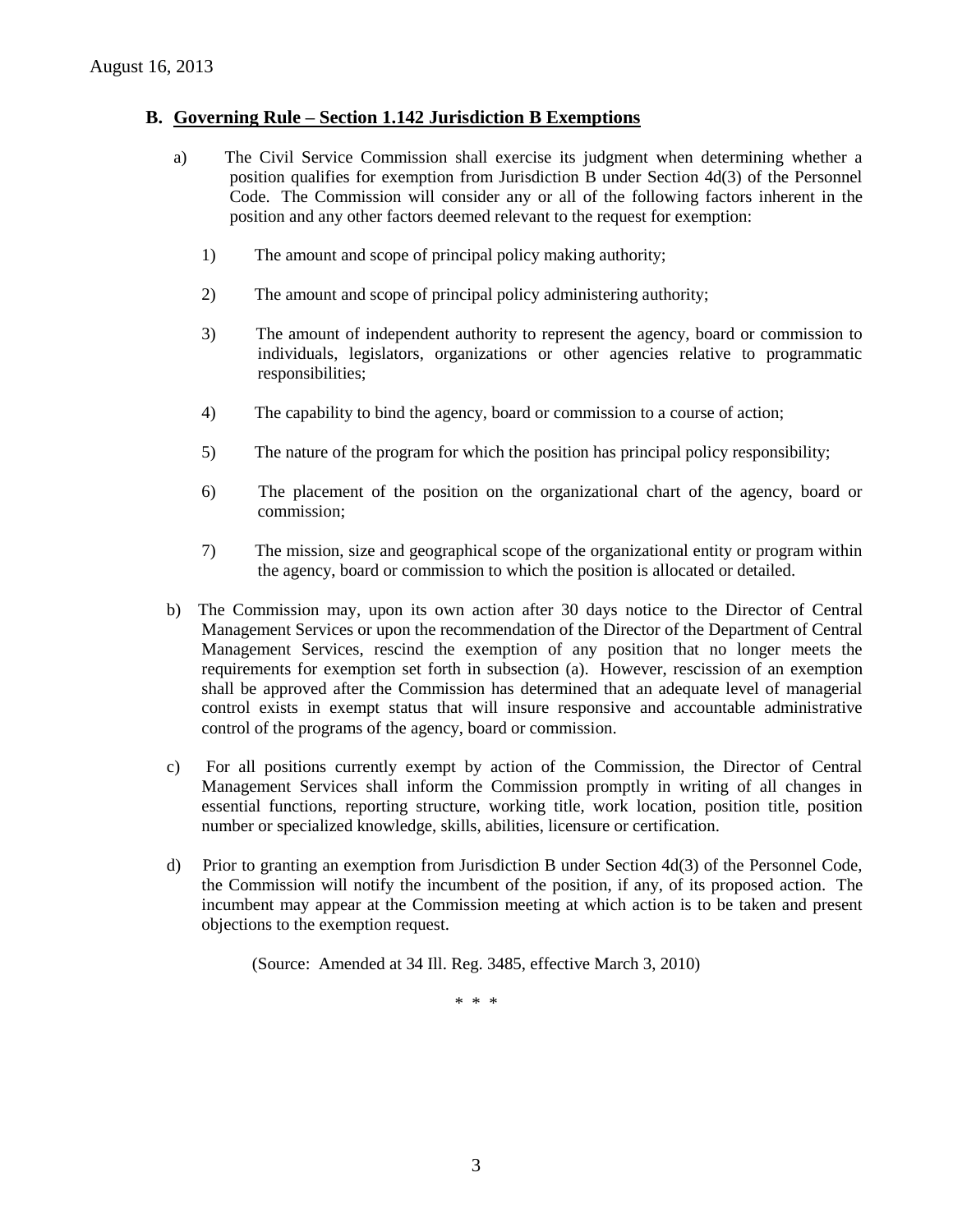### **C. Requests for 4d(3) Exemption**

Assistant Executive Director Andrew Barris reported the following regarding the proposed 4d(3) exempt requests designated as items C1 through K:

- As to Item C1, this request is for the Deputy Chief of Intelligence/Investigations at the Department of Corrections, a position that reports to the Chief of Intelligence/ Investigations who reports to the Director. It was continued from last meeting for the agency and Commission Staff to see if the issues that prevented Staff from recommending approval could be worked out. As Staff stated last month, there is nothing in the position description that indicates this position possesses any principal policy authority for an operational program of the agency. It is wholly subordinate to the exempt Chief position. It is noteworthy that Investigations is not an operational program of the agency supported by statute but a support program. There are times when the Commission has approved deputy position requests, such as in the parole program for the Department of Corrections, but not typically for a support program. Staff was unable to discern any comparable exempt position. For these reasons, Staff recommended that this request be denied. Bryan Gleckler, Chief of Staff, Department of Corrections, stated that he had nothing more to add from last month's meeting.
- As to Item C2, this request is for the Assistant Warden-Southern Region Reception/Classification Center at the Department of Corrections, a position that reports to the Warden who reports to the Director. The agency's Reception/Classification Centers function as routing centers for inmates. The agency has a Northern Region Reception/Classification Center located in Stateville which performs this same function for the northern part of the State which has two exempt Assistant Wardens. It is organized and structured in a similar manner, but handles significantly more inmates. When its last exempt Assistant Warden was approved in 2008, the agency made a representation that it would not be seeking any exempt positions for the Southern Region Reception/Classification Center. The agency now is seeking an exempt Assistant Warden for the Southern Center located at Menard.

Menard is a unique facility in that it is the largest maximum security facility by area and also houses three separate programs: a medium security facility along with the maximum security facility and Reception Center. There are already two exempt Assistant Warden positions for the maximum security facility. This request is not just for an Assistant Warden position for the Reception Center; it will also function in that capacity for the medium security facility. It is noteworthy that Menard covers 2600 acres with 41 acres enclosed and has 155 buildings. Given the multiple programs it will have principal policy responsibility for and the unique nature of the Menard facility, Staff recommended that this request be approved. The agency was advised that this is not to be interpreted that other facilities with multiple programs would get additional exemptions. It is unique to the Menard facility. Chairman FitzGerald asked if the position was in a collective bargaining unit and Bryan Gleckler, Chief of Staff, Department of Corrections, responded that it was not.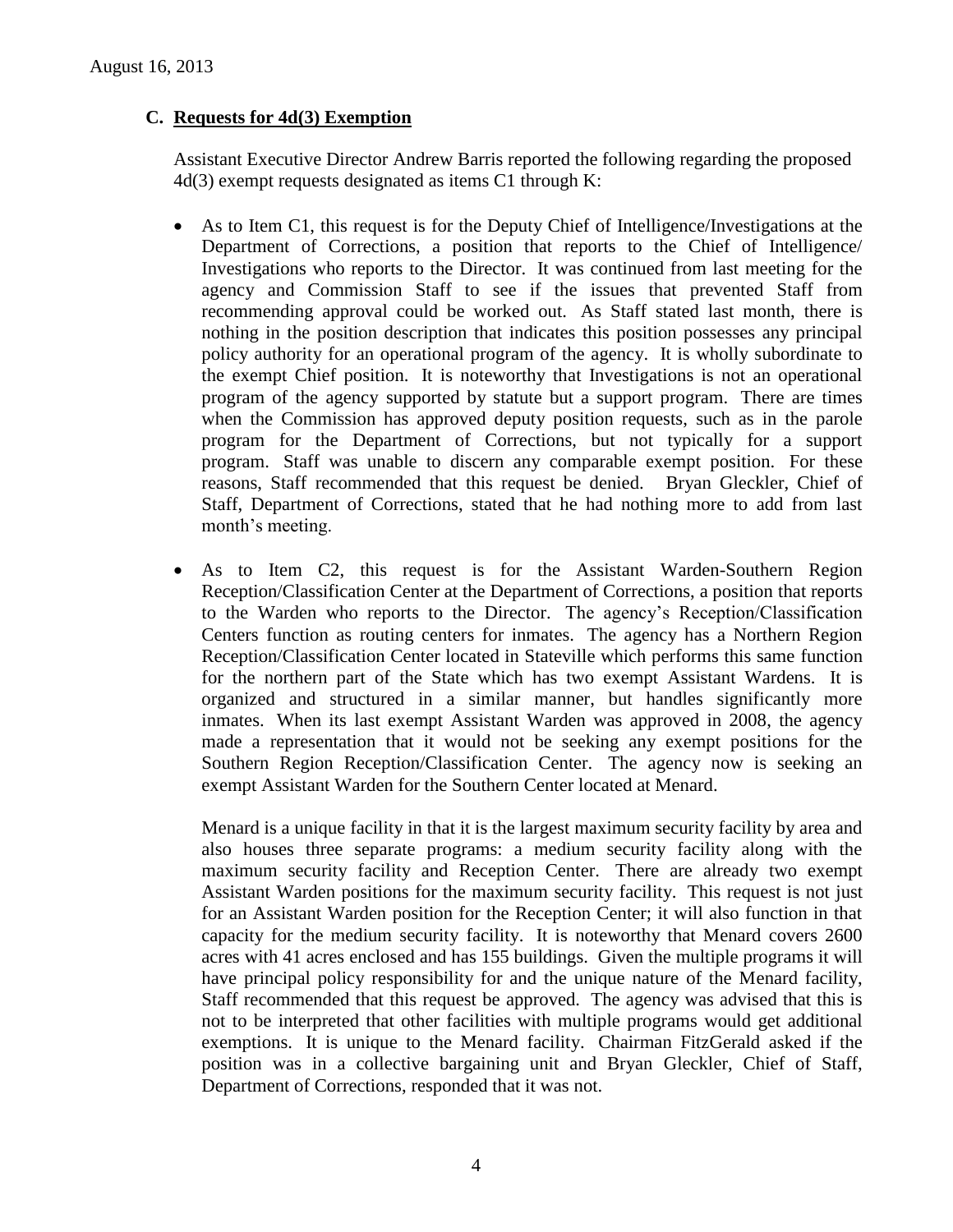As to Items D and E, these requests are both related to the reorganization of the Division of Family & Community Services (FCS) in the Department of Human Services. Item D is for an Assistant Director of FCS who reports to the Division Director who reports to the Assistant Secretary who reports to the Secretary. Item E is for an Associate Director-Family and Community Services who reports to Item D. These requests were continued from last month due to concerns with the programs the agency was relying on to support the exemption request for Item E, and Staff had recommended that neither be approved until the agency was able to justify all exemption requests related to this reorganization.

FCS was created by the merger of the Human Capitol Development and Community Health and Prevention Divisions. It was designed to allow Department of Human Services to operate within current budget constraints by consolidating a variety of family supportive services such as food, nutrition, prenatal and child care, income assistance and others under one umbrella. It is not that any new programs have been created under FCS – though there are initiatives related to improved eligibility screening – but existing programs are being more efficiently administered.

Considering the scope of the new Division, Staff recommended approval of Item D as it would be consistent with past practice of allowing large, operation program heads an exempt Assistant.

Staff was not prepared to recommend approval of Item E as there were no principal programmatic responsibilities cited in the position description other than generic Training, Policy Development, Transaction and Support Services and a program integrity component. The agency then redid the position description and was able to better pinpoint the programs that support this exemption request – principal policy administration of cash, SNAP and medical assistance as well as initiatives under the Affordable Care Act.

The agency provided a detailed organizational chart and importantly it has committed to these being the only two exemption requests under this new FCS. In addition, it has committed to abolishing three presently exempt positions for a net loss of one exemption. For these reasons, Staff recommended approval of Item E.

- As to Item F, this request has been withdrawn by the Agency.
- As to Item G, this request is for the Associate Director for the Illinois Liquor Control Commission (ILCC), a position that reports to the Executive Director of the ILCC who reports to the Director of the Department of Revenue as well as answers to the members of the Liquor Control Commission. The Liquor Control Commission has licensing and enforcement as its primary programs. This position will serve as the second-incommand while also having principal policy responsibility for the licensing program. The Liquor Control Commission issues and oversees 30,000 liquor licenses in the State of Illinois. Given the size and relative importance of this program, Staff recommended approval of this request.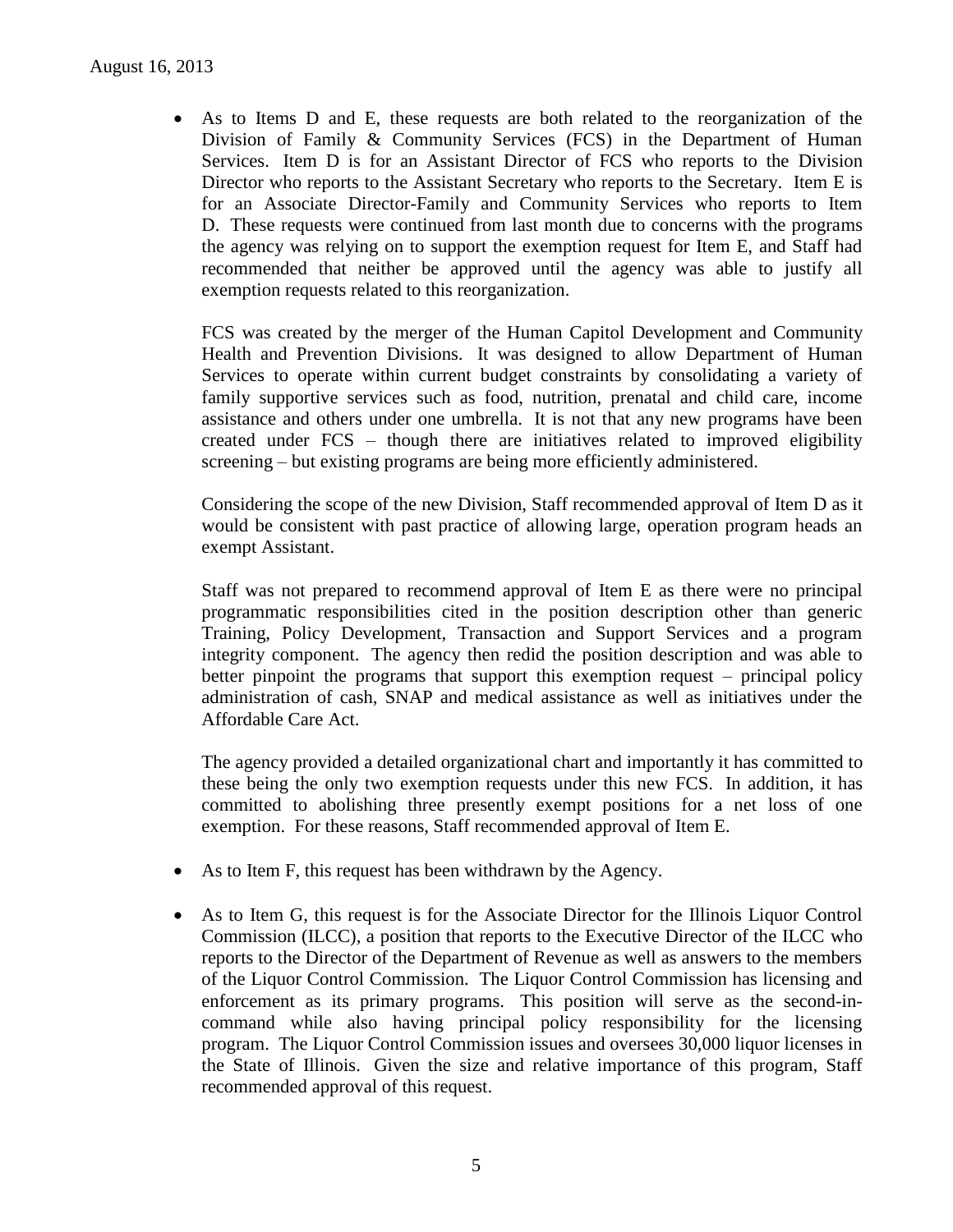- As to Item H, this request is for the Deputy Director-Consumer Education and Protection Program at the Department of Insurance, a position that reports to the Director. This position's responsibilities include educating and informing consumers about insurers' advertising, marketing, underwriting and claims practices, as well as investigating the same. The Department of Insurance previously had an exempt position performing the consumer education function, but it was transferred to another agency. This position also has a Market Conduct component set forth in Section 402 of the Insurance Act which is the investigation program under its authority. For these reasons, Staff recommended approval of this request.
- As to Item I, this request is for the Assistant Superintendent position at the Pere Marquette Illinois Youth Center, a position that reports to the Warden who reports to the Director of the Department of Juvenile Justice. This position was previously granted an exemption that was rescinded in 2010 due to extended vacancy. The agency is now seeking to restore the exemption. There is no issue that the position qualifies for exemption considering the Commission's past practice with regard to similar positions. On July 30 Staff sent an e-mail to the agency Chief of Staff inquiring about the agency's capacity to fill the position if the exemption is approved. There has been no response. For that reason alone, Staff recommended that this request be denied.

Presently, 186 principal policy exempt positions are vacant. It has been the Commission's view that the extended vacancy of such positions is an indicator that continued exemption may not be warranted. Commissioner Cummings asked why the agency did not respond to the request for information by Executive Director Stralka. Era Laudermilk explained that she was not familiar with the process of approval and believed that she could attend the meeting and answer any questions. Chairman FitzGerald asked if the position was a principal policy position and Laudermilk stated that it was. Chairman FitzGerald asked if the position was in a bargaining unit and Laudermilk stated that it was not. Commissioner Cummings asked how long the position had previously been vacant and Laudermilk explained that it had been vacant since 2010 but that they were aggressively trying to fill the position and that a candidate was identified.

 As to Item J, this request is for the Deputy Director of the Office of Child Well-Being at the Department of Children and Family Services, a position that reports to the Director. This is a new program that was created as a result of a study prepared by the Administration on Children, Youth and Families, a Division of the U.S. Department of Health and Human Services. The focus of this five-year program is to better provide for young children's (infant to five years old) social, emotional and behavioral functioning. It would do this by identifying at-risk children and then ensure that they and their families receive necessary parent training and other support programs to head off any maladaptive behaviors that threaten their development. Considering the nature of this program, Staff recommended approval of this request.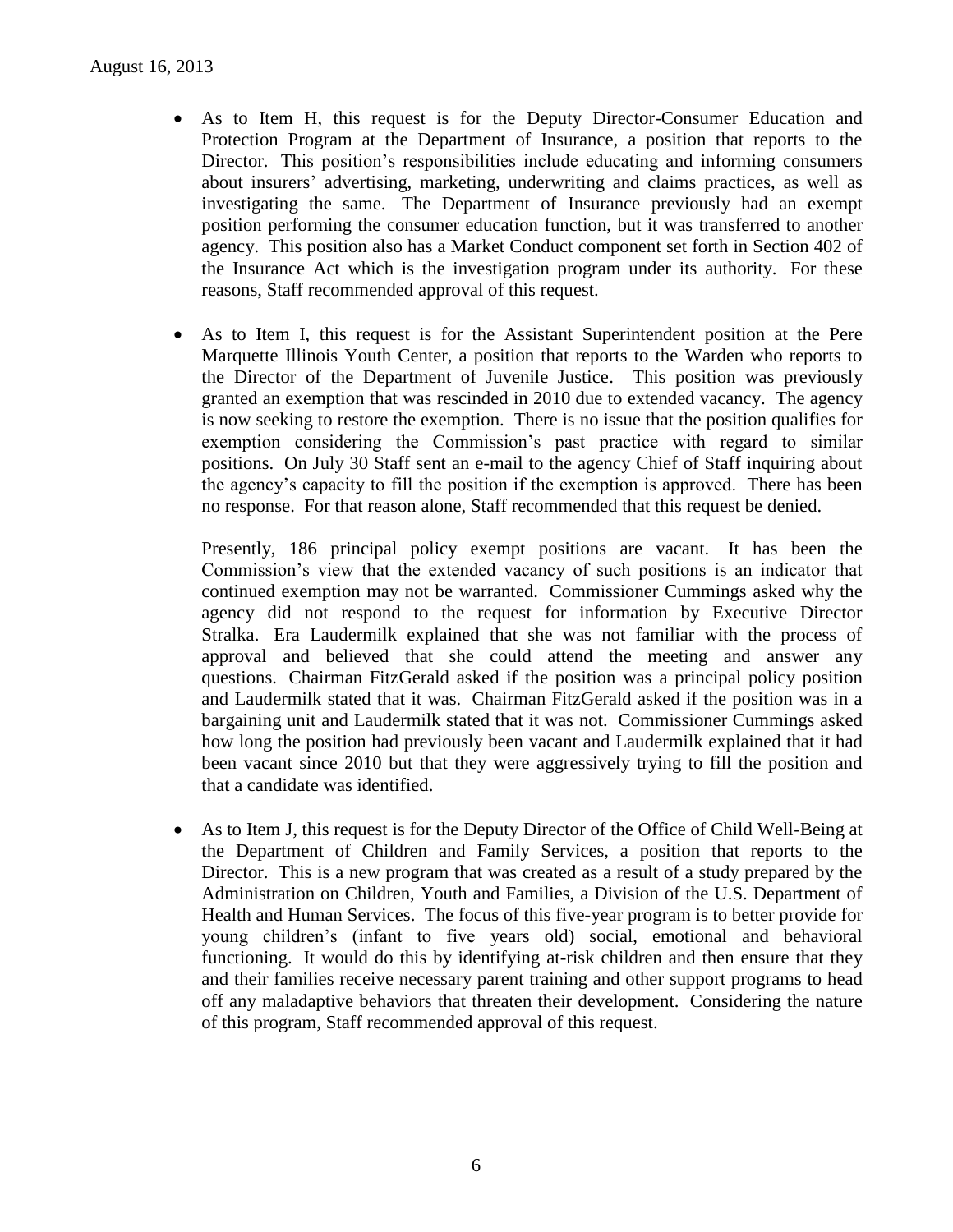As to Item K, this is a request from the Illinois Workers' Compensation Commission for a Chief of Staff, a position that reports to the Chairman of the Commission. This position which was previously exempt will have significant day-to-day principal policy responsibility overseeing the various programs of the Commission. The Commission has traditionally approved similar requests so Staff recommended approval of this request.

#### **IT WAS MOVED BY COMMISSIONER CUMMINGS, SECONDED BY COMMISSIONER ANDERSON, AND THE MOTION ADOPTED 3-0 TO GRANT THE REQUEST FOR 4D(3) EXEMPTION FOR THE FOLLOWING POSITIONS:**

- **C2: Assistant Warden-Southern Reception Center/Classification Center (DOC)**
- **D: Assistant Director-Family and Community Services (DHS)**
- **E: Associate Director-Family and Community Services (DHS)**
- **G: Associate Director, Liquor Control Commission (DOR)**
- **H: Deputy Director, Consumer Education and Protection (Insurance)**
- **I: Assistant Superintendent, Operations-Pere Marquette (Juvenile Justice)**
- **J: Deputy Director, Child Well-Being (Children and Family Services)**
- **K: Chief of Staff (Workers' Compensation Commission)**

### **IT WAS MOVED BY COMMISSIONER CUMMINGS, SECONDED BY COMMISSIONER ANDERSON, AND THE MOTION ADOPTED 3-0 TO DENY THE REQUEST FOR 4D(3) EXEMPTION FOR THE FOLLOWING POSITION:**

**C1: Deputy Chief of Intelligence/Investigations (DOC)**

**IT WAS MOVED BY COMMISSIONER CUMMINGS, SECONDED BY COMMISSIONER ANDERSON, AND THE MOTION ADOPTED 3-0 TO ACCEPT THE WITHDRAWAL OF THE REQUEST FOR 4D(3) EXEMPTION FOR THE FOLLOWING POSITION:**

**F: Manager of Business Systems (Workers' Compensation Commission)**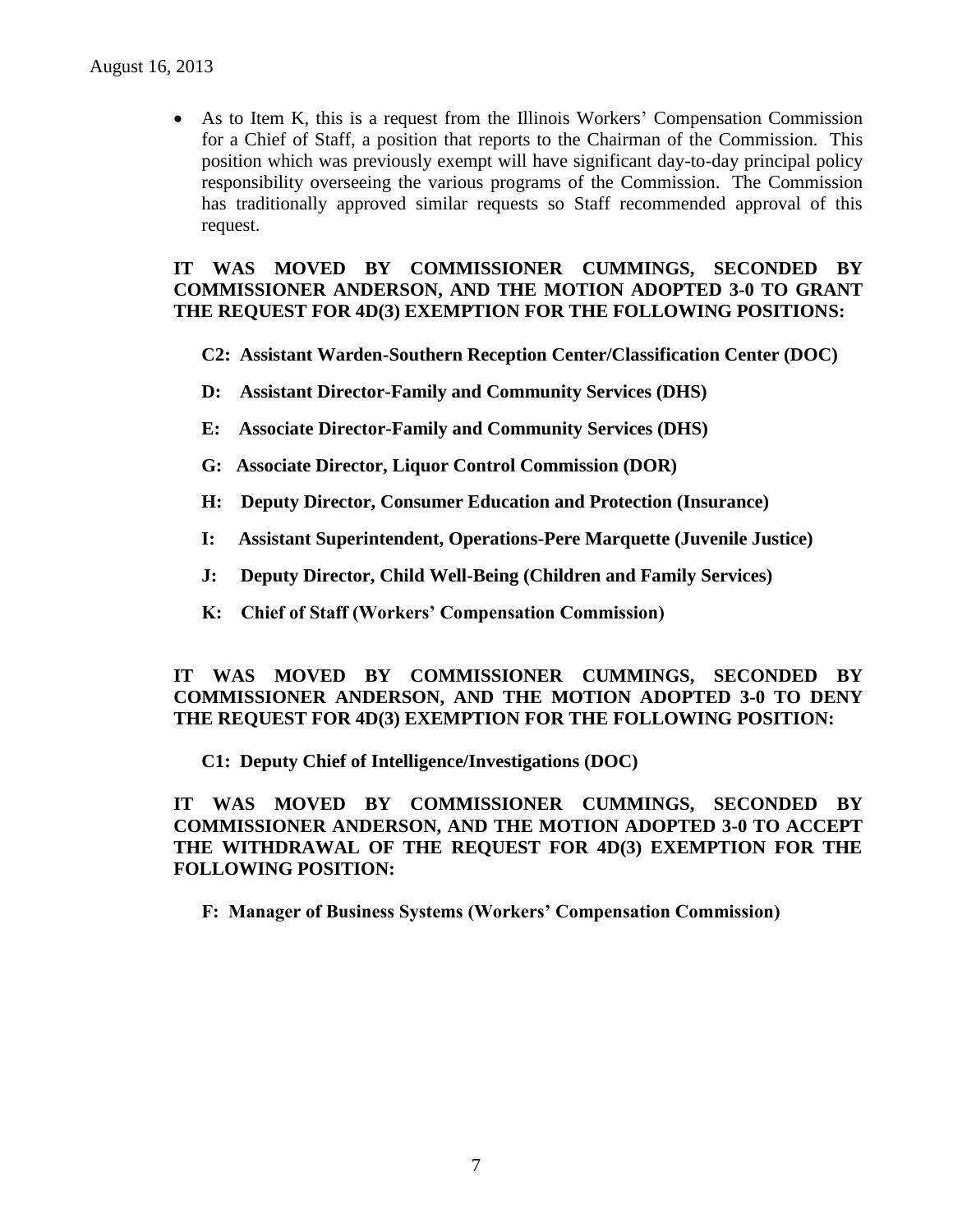# **The following 4d(3) exemption requests were granted on August 16, 2013:**

# **C2. Illinois Department of Corrections**

| <b>Position Number</b>  | 40070-29-83-400-00-01                                     |  |
|-------------------------|-----------------------------------------------------------|--|
| <b>Position Title</b>   | Senior Public Service Administrator                       |  |
| Bureau/Division         | Southern Reception/Classification and Medium Security     |  |
| <b>Functional Title</b> | Assistant Warden-Southern Region Reception/Classification |  |
|                         | Center                                                    |  |
| Incumbent               | Vacant                                                    |  |
| Supervisor              | Warden who reports to the Director                        |  |
| Location                | <b>Randolph County</b>                                    |  |

# **D. Illinois Department of Human Services**

| <b>Position Number</b>  | 40070-10-90-010-00-01                                           |
|-------------------------|-----------------------------------------------------------------|
| Position Title          | Senior Public Service Administrator                             |
| Bureau/Division         | <b>Family and Community Services</b>                            |
| <b>Functional Title</b> | Assistant Director-Division of Family and Community Services    |
| Incumbent               | Vacant                                                          |
| Supervisor              | Director-Division of Family and Community Services, who         |
|                         | reports to the Assistant Secretary who reports to the Secretary |
| Location                | <b>Cook County</b>                                              |

# **E. Illinois Department of Human Services**

| <b>Position Number</b>  | 40070-10-97-555-00-01                                                                                                                                                                                 |
|-------------------------|-------------------------------------------------------------------------------------------------------------------------------------------------------------------------------------------------------|
| <b>Position Title</b>   | Senior Public Service Administrator                                                                                                                                                                   |
| Bureau/Division         | <b>Family and Community Services</b>                                                                                                                                                                  |
| <b>Functional Title</b> | <b>Associate Director-Family and Community Services</b>                                                                                                                                               |
| Incumbent               | Vacant                                                                                                                                                                                                |
| Supervisor              | Assistant Director-Family and Community Services, who<br>reports to the Director of Family and Community Services, who<br>reports to the Assistant Secretary, who in turn reports to the<br>Secretary |
| <i>L</i> ocation        | <b>Cook County</b>                                                                                                                                                                                    |

# **G. Illinois Department of Revenue**

| <b>Position Number</b>  | $ 40070-25-71-100-00-01$                      |
|-------------------------|-----------------------------------------------|
| <b>Position Title</b>   | Senior Public Service Administrator           |
| Bureau/Division         | <b>Liquor Control Commission</b>              |
| <b>Functional Title</b> | Associate Director, Liquor Control Commission |
| Incumbent               | Vacant                                        |
| Supervisor              | <b>Executive Director</b>                     |
| Location                | <b>Sangamon County</b>                        |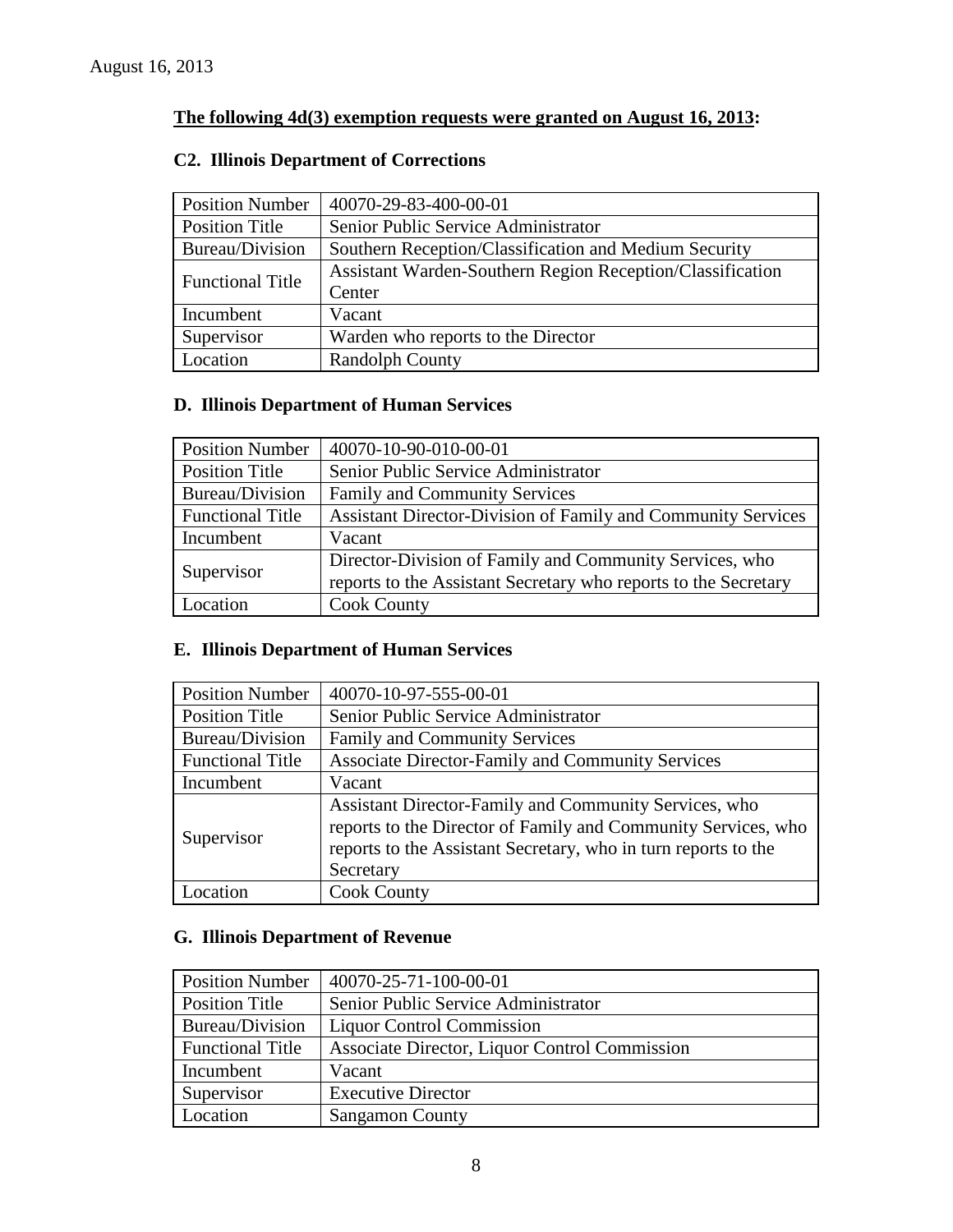| <b>Position Number</b>  | 40070-14-04-000-00-01                                      |
|-------------------------|------------------------------------------------------------|
| <b>Position Title</b>   | Senior Public Service Administrator                        |
| Bureau/Division         | Director's Office                                          |
| <b>Functional Title</b> | Deputy Director, Consumer Education and Protection Program |
| Incumbent               | Vacant                                                     |
| Supervisor              | Director                                                   |
| <b>Location</b>         | <b>Cook County</b>                                         |

# **H. Illinois Department of Insurance**

# **I. Illinois Department of Juvenile Justice**

| <b>Position Number</b>  | $40070 - 27 - 50 - 300 - 00 - 01A$                           |
|-------------------------|--------------------------------------------------------------|
| <b>Position Title</b>   | Senior Public Service Administrator                          |
| Bureau/Division         | Illinois Youth Center-Pere Marquette                         |
| <b>Functional Title</b> | <b>Assistant Superintendent, Operations</b>                  |
| Incumbent               | Vacant                                                       |
| Supervisor              | Superintendent who reports to the Deputy Director-Operations |
|                         | who reports to the Director                                  |
| Location                | Jersey County                                                |

# **J. Illinois Department of Children and Family Services**

| <b>Position Number</b>  | 40070-16-66-000-00-01               |
|-------------------------|-------------------------------------|
| <b>Position Title</b>   | Senior Public Service Administrator |
| Bureau/Division         | Child Well-Being                    |
| <b>Functional Title</b> | Deputy Director, Child Well-Being   |
| Incumbent               | Vacant                              |
| Supervisor              | Director                            |
| Location                | <b>Cook County</b>                  |

# **K. Illinois Workers' Compensation Commission**

| <b>Position Number</b>  | 40070-50-37-000-00-03               |
|-------------------------|-------------------------------------|
| <b>Position Title</b>   | Senior Public Service Administrator |
| Bureau/Division         | Chairman's Office                   |
| <b>Functional Title</b> | Chief of Staff                      |
| Incumbent               | Vacant                              |
| Supervisor              | Chairman                            |
| Location                | <b>Cook County</b>                  |

 $\overline{a}$ 

 $^{\text{A}}$  The exemption for this position was previously rescinded on August 20, 2010.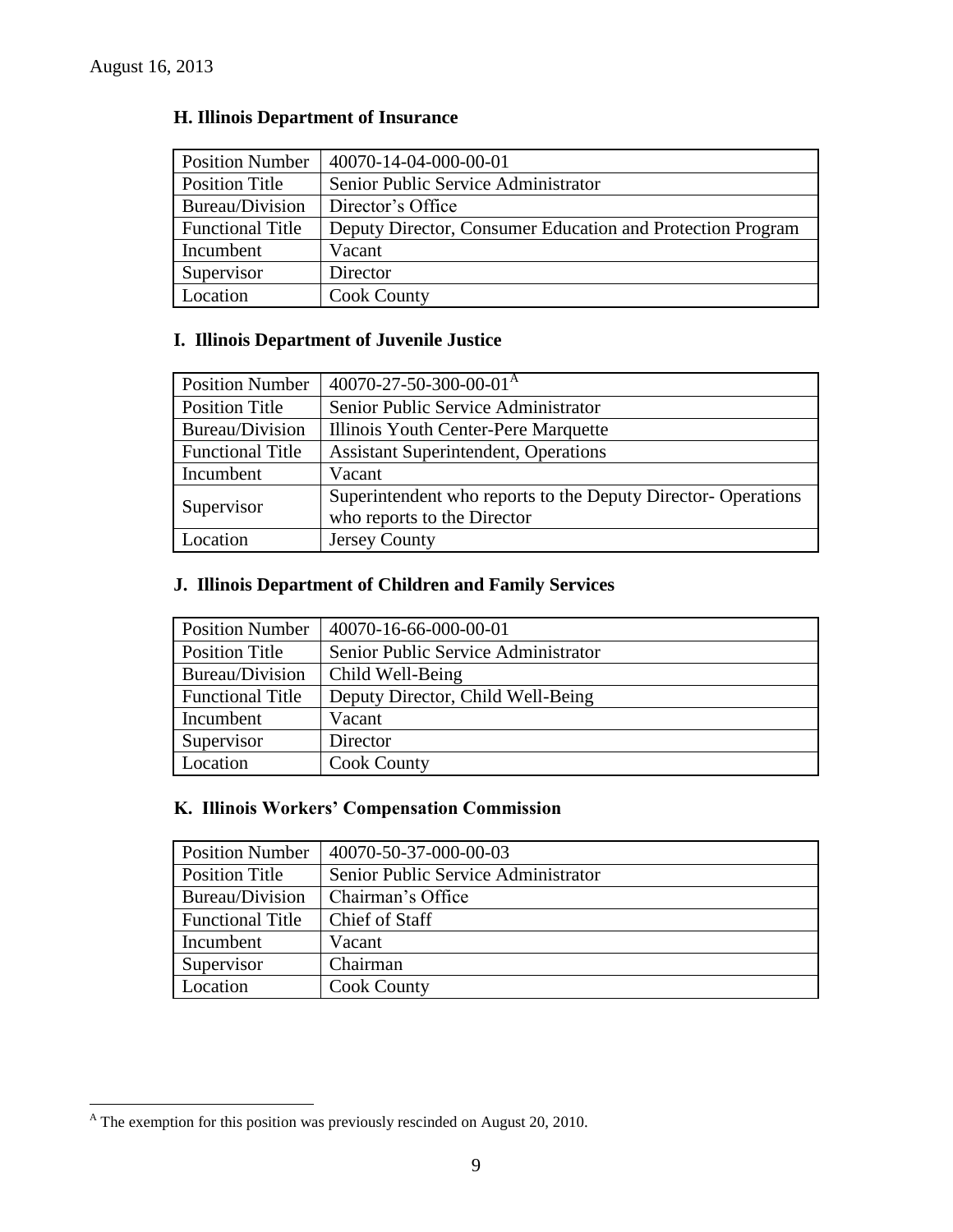### **The following 4d(3) exemption request was denied on August 16, 2013:**

#### **C1. Illinois Department of Corrections**

| <b>Position Number</b>  | 40070-29-09-010-00-01                                         |  |
|-------------------------|---------------------------------------------------------------|--|
| <b>Position Title</b>   | Senior Public Service Administrator                           |  |
| Bureau/Division         | Intelligence/Internal Investigations                          |  |
| <b>Functional Title</b> | Deputy Chief of Intelligence/Investigations                   |  |
| Incumbent               | Vacant                                                        |  |
| Supervisor              | Chief of Intelligence/Investigations who reports to the Chief |  |
|                         | Legal Counsel, who reports to the Director                    |  |
| Location                | <b>Sangamon County</b>                                        |  |

#### **The following 4d(3) exemption request was withdrawn on August 16, 2013:**

#### **F. Illinois Workers' Compensation Commission**

| <b>Position Number</b>  | 40070-50-37-051-00-01               |  |  |
|-------------------------|-------------------------------------|--|--|
| <b>Position Title</b>   | Senior Public Service Administrator |  |  |
| Bureau/Division         | <b>Business Systems</b>             |  |  |
| <b>Functional Title</b> | <b>Manager of Business Systems</b>  |  |  |
| Incumbent               | Vacant                              |  |  |
| Supervisor              | Chairman                            |  |  |
| Location                | <b>Cook County</b>                  |  |  |

#### VI. CLASS SPECIFICATIONS

• None submitted.

**IT WAS MOVED BY COMMISSIONER CUMMINGS, SECONDED BY COMMISSIONER ANDERSON, AND THE MOTION ADOPTED 3-0 TO DISAPPROVE ANY CLASS SPECIFICATIONS RECEIVED BY THE COMMISSION NOT CONTAINED IN THIS REPORT TO ALLOW ADEQUATE STUDY.** 

# VII. MOTION TO CLOSE A PORTION OF THE MEETING

**IT WAS MOVED BY COMMISSIONER CUMMINGS, SECONDED BY COMMISSIONER ANDERSON, AND BY ROLL CALL VOTE THE MOTION ADOPTED 3-0 TO CLOSE A PORTION OF THE MEETING PURSUANT TO SUBSECTIONS 2(c)(1), 2(c)(4), AND 2(c)(11) OF THE OPEN MEETINGS ACT.**

| <b>FITZGERALD YES</b> |            | <b>ANDERSON</b> | YES |
|-----------------------|------------|-----------------|-----|
| <b>CUMMINGS</b>       | <b>YES</b> | <b>HADDOX</b>   |     |
| <b>KREY</b>           |            |                 |     |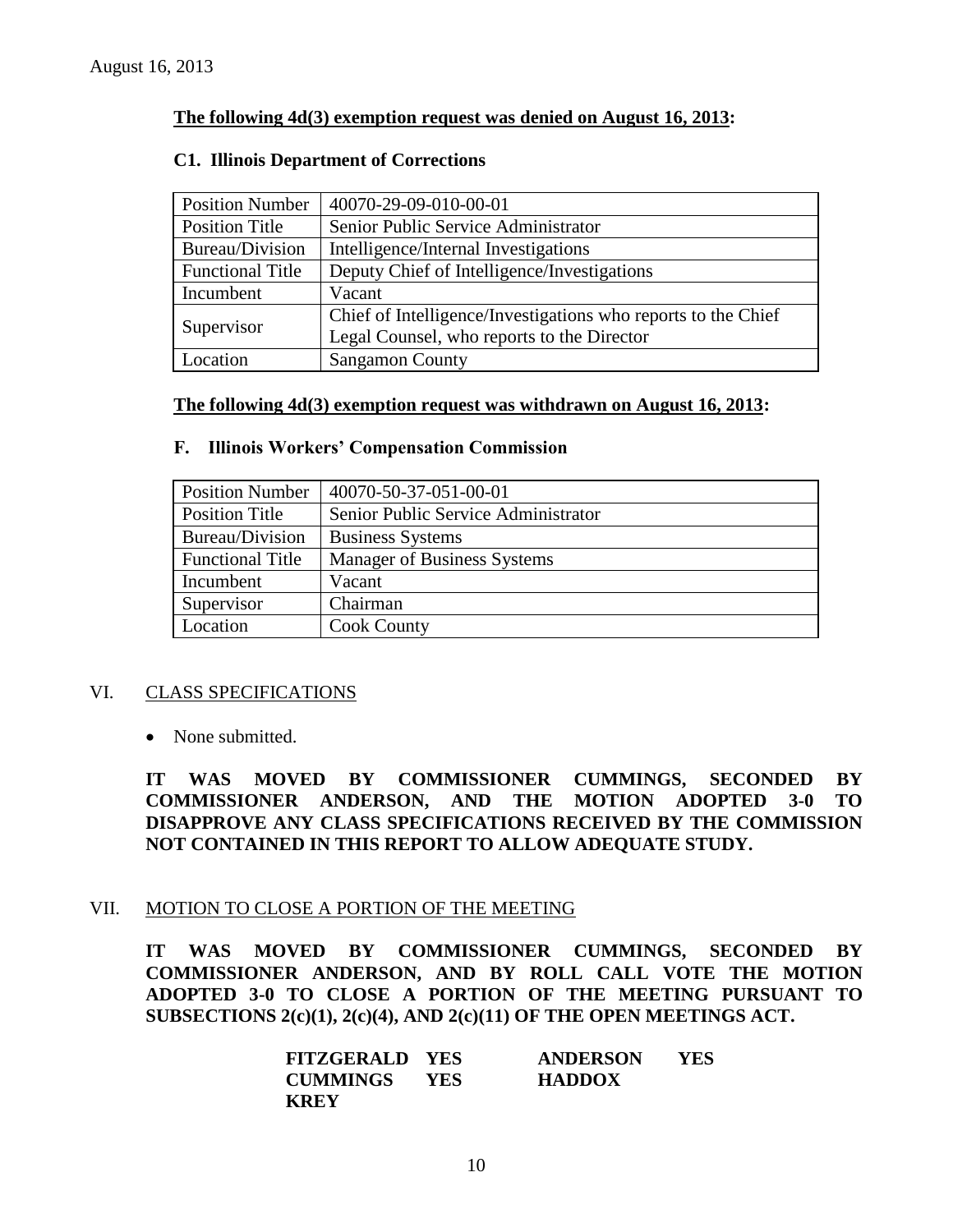#### VIII. RECONVENE THE OPEN MEETING

Upon due and proper notice the regular open meeting of the Illinois Civil Service Commission was reconvened at 160 North LaSalle Street, Suite S-901, Chicago, Illinois at 11:07 a.m.

#### PRESENT

Chairman Garrett P. FitzGerald; James B. Anderson and Anita M. Cummings, Commissioners; Daniel Stralka, Executive Director (by telephone); and Andrew Barris, Assistant Executive Director.

#### IX. NON-MERIT APPOINTMENT REPORT

The Personnel Code permits non-merit appointments for a limited period of time, i.e., emergency appointments shall not exceed 60 days and shall not be renewed, and positions shall not be filled on a temporary or provisional basis for more than six months out of any twelve-month period. Consecutive non-merit appointments are not violative of the Code; however, they do present a possible evasion of merit principles and should be monitored.

| <b>Agency</b>                         | 6/30/13        | 7/31/13        | 7/31/12 |
|---------------------------------------|----------------|----------------|---------|
| Aging                                 |                |                | 2       |
| Agriculture                           | $\mathfrak{D}$ | $\overline{2}$ |         |
| <b>Arts Council</b>                   |                |                |         |
| <b>Central Management Services</b>    |                | $\mathbf{2}$   |         |
| <b>Children and Family Services</b>   | 10             | 10             | 10      |
| <b>Employment Security</b>            |                | 0              |         |
| <b>Healthcare and Family Services</b> | 21             | 21             |         |
| Human Rights                          | 0              | 0              |         |
| <b>Human Services</b>                 |                | 1              |         |
| Insurance                             |                |                | 0       |
| <b>Natural Resources</b>              |                | 0              |         |
| Property Tax Appeal Board             | 3              | 3              |         |
| <b>Public Health</b>                  | $\overline{2}$ | $\overline{2}$ | 0       |
| Revenue                               | 5              | 5              |         |
| <b>State Police Merit Board</b>       |                | 1              |         |
| Veterans' Affairs                     |                | 4              |         |
| <b>Totals</b>                         | 54             | 54             | 34      |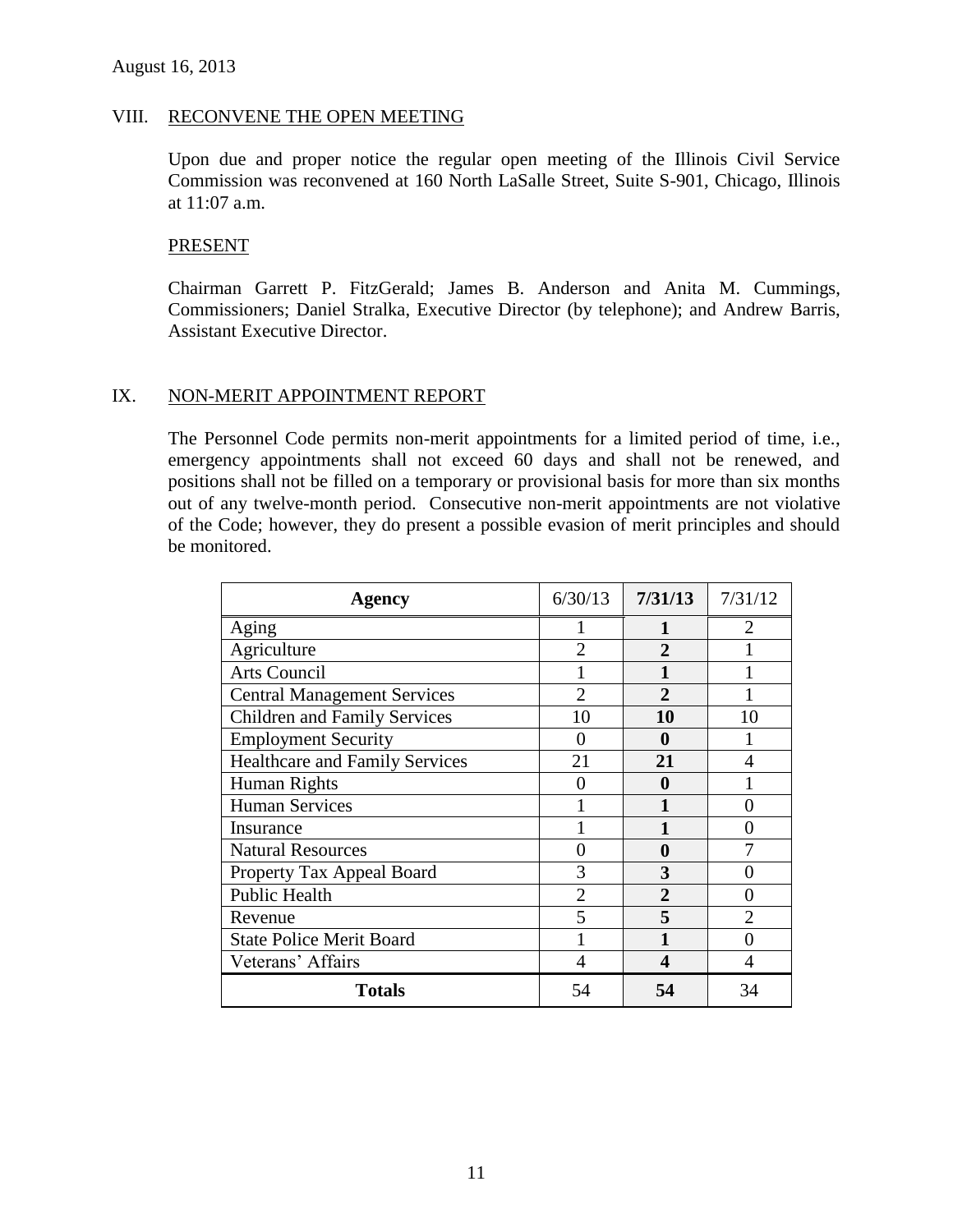### X. PUBLICLY ANNOUNCED DECISIONS RESULTING FROM APPEALS

#### **DA-22-13**

| Employee    | Heidi Scott          | Appeal Date          | 12/21/12                             |
|-------------|----------------------|----------------------|--------------------------------------|
| Agency      | Revenue              | <b>Decision Date</b> | 08/02/13                             |
| Appeal Type | Discharge            | Proposal for         | Grant the Motion to Dismiss for no   |
| ALJ         | <b>Andrew Barris</b> | Decision             | jurisdiction subject to the approval |
|             |                      |                      | of the Commission                    |

**IT WAS MOVED BY COMMISSIONER CUMMINGS, SECONDED BY COMMISSIONER ANDERSON, AND BY ROLL CALL VOTE OF 3-0 THE MOTION ADOPTED TO AFFIRM AND ADOPT THE ADMINISTRATIVE LAW JUDGE'S PROPOSAL FOR DECISION TO GRANT THE MOTION TO DISMISS FOR NO JURISDICTION BECAUSE SCOTT SIMULTANEOUSLY APPEALED HER DISCHARGE THROUGH THE AFSCME COLLECTIVE BARGAINING AGREEMENT AND THE CIVIL SERVICE COMMISSION. THE EMPLOYEE SIGNED A SETTLEMENT AGREEMENT AND RETURNED TO WORK PURSUANT TO THE SETTLEMENT AGREEMENT. THE COMMISSION NO LONGER HAS JURISDICTION OVER THIS APPEAL IN ACCORDANCE WITH SECTION 1.141 OF THE RULES OF THE CIVIL SERVICE COMMISSION.**

| <b>FITZGERALD YES</b> |            | <b>ANDERSON</b> | YES |
|-----------------------|------------|-----------------|-----|
| <b>CUMMINGS</b>       | <b>YES</b> | <b>HADDOX</b>   |     |
| <b>KREY</b>           |            |                 |     |

#### **S-38-13**

| Employee    | <b>Brittany Boston</b> | Appeal Date         | 04/08/13                      |
|-------------|------------------------|---------------------|-------------------------------|
| Agency      | <b>Human Services</b>  | Decision Date       | 08/02/13                      |
| Appeal Type | Suspension             | <b>Proposal for</b> | Suspension reduced to 6 days. |
| ALJ         | Daniel Stralka         | Decision            |                               |

**IT WAS MOVED BY COMMISSIONER ANDERSON, SECONDED BY COMMISSIONER CUMMINGS, AND BY ROLL CALL VOTE OF 3-0 THE MOTION ADOPTED TO AFFIRM AND ADOPT THE ADMINISTRATIVE LAW JUDGE'S PROPOSAL FOR DECISION THAT THE PARTIALLY PROVEN CHARGES WARRANT A SIX-DAY SUSPENSION FOR PROVEN CHARGE 3 FOR THE REASONS SET FORTH IN THE PROPOSAL FOR DECISION DATED AUGUST 2, 2013.**

| <b>FITZGERALD YES</b> |            | <b>ANDERSON</b> | YES |
|-----------------------|------------|-----------------|-----|
| CUMMINGS              | <b>YES</b> | <b>HADDOX</b>   |     |
| <b>KREY</b>           |            |                 |     |